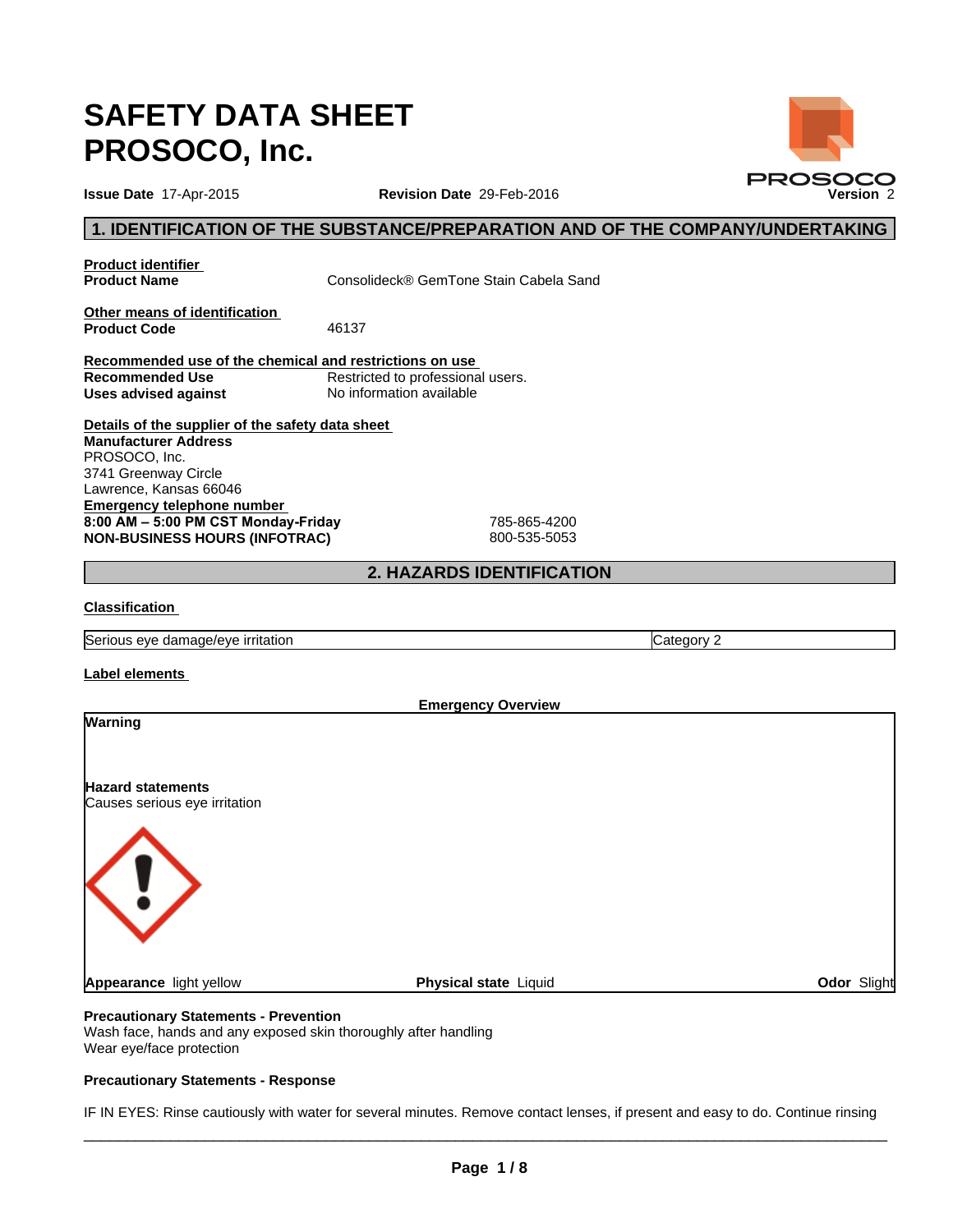If eye irritation persists: Get medical advice/attention

#### **Hazards not otherwise classified (HNOC)**

**Other Information** 

• May be harmful if swallowed

• May be harmful in contact with skin

• May cause skin irritation

8.15% of the mixture consists of ingredient(s) of unknown toxicity

# **3. COMPOSITION/INFORMATION ON INGREDIENTS**

 $\_$  ,  $\_$  ,  $\_$  ,  $\_$  ,  $\_$  ,  $\_$  ,  $\_$  ,  $\_$  ,  $\_$  ,  $\_$  ,  $\_$  ,  $\_$  ,  $\_$  ,  $\_$  ,  $\_$  ,  $\_$  ,  $\_$  ,  $\_$  ,  $\_$  ,  $\_$  ,  $\_$  ,  $\_$  ,  $\_$  ,  $\_$  ,  $\_$  ,  $\_$  ,  $\_$  ,  $\_$  ,  $\_$  ,  $\_$  ,  $\_$  ,  $\_$  ,  $\_$  ,  $\_$  ,  $\_$  ,  $\_$  ,  $\_$  ,

| <b>Chemical Name</b>                 | <b>CAS No</b> | Weight-%   | <b>Trade Secret</b> |
|--------------------------------------|---------------|------------|---------------------|
| Diethylene glycol monobutyl ether    | 112-34-5      | $60 - 100$ |                     |
| <b>Yellow Solvent Dve</b>            | Proprietary   | $5 - 10$   |                     |
| Sodium dioctyl sulfosuccinate        | 577-11-7      | - 5        |                     |
| Proprietary - Organic chrome complex | Proprietary   | - 5        |                     |
| <b>Proprietary Solvent Red Dye</b>   | Proprietary   | - 5        |                     |

\* The exact percentage (concentration) of composition has been withheld as a trade secret.

# **4. FIRST AID MEASURES**

#### **First aid measures**

| <b>General advice</b>                                                      | If symptoms persist, call a physician.                                                                                                          |  |  |  |
|----------------------------------------------------------------------------|-------------------------------------------------------------------------------------------------------------------------------------------------|--|--|--|
| Eye contact                                                                | Rinse immediately with plenty of water, also under the eyelids, for at least 15 minutes. Keep<br>eye wide open while rinsing. Call a physician. |  |  |  |
| <b>Skin Contact</b>                                                        | Wash off immediately with plenty of water for at least 15 minutes. If skin irritation persists,<br>call a physician.                            |  |  |  |
| <b>Inhalation</b>                                                          | Move to fresh air in case of accidental inhalation of vapors. If symptoms persist, call a<br>physician.                                         |  |  |  |
| Ingestion                                                                  | Do NOT induce vomiting. Rinse mouth. Drink plenty of water. Never give anything by mouth<br>to an unconscious person. Call a physician.         |  |  |  |
| Self-protection of the first aider                                         | Use personal protective equipment as required.                                                                                                  |  |  |  |
| Most important symptoms and effects, both acute and delayed                |                                                                                                                                                 |  |  |  |
| <b>Symptoms</b>                                                            | Causes eye irritation. May cause skin irritation.                                                                                               |  |  |  |
| Indication of any immediate medical attention and special treatment needed |                                                                                                                                                 |  |  |  |
| Note to physicians                                                         | Treat symptomatically.                                                                                                                          |  |  |  |

# **5. FIRE-FIGHTING MEASURES**

#### **Suitable Extinguishing Media**

Use. Dry chemical, CO2, water spray or alcohol-resistant foam.

**Unsuitable Extinguishing Media** Caution: Use of water spray when fighting fire may be inefficient.

#### **Specific hazards arising from the chemical** No information available.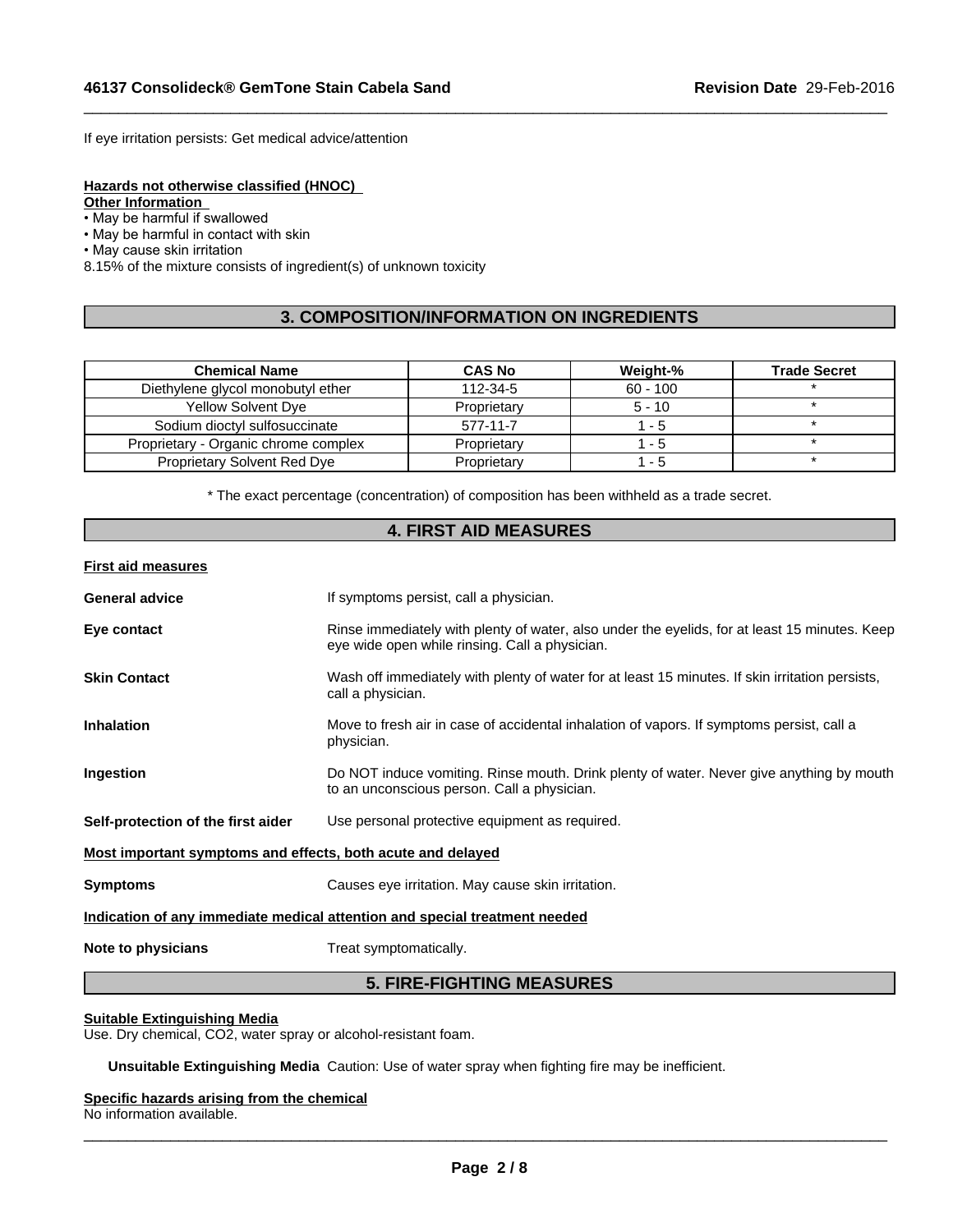#### **Protective equipment and precautions for firefighters**

As in any fire, wear self-contained breathing apparatus pressure-demand, MSHA/NIOSH (approved or equivalent) and full protective gear.

| <b>6. ACCIDENTAL RELEASE MEASURES</b> |  |
|---------------------------------------|--|
|---------------------------------------|--|

 $\_$  ,  $\_$  ,  $\_$  ,  $\_$  ,  $\_$  ,  $\_$  ,  $\_$  ,  $\_$  ,  $\_$  ,  $\_$  ,  $\_$  ,  $\_$  ,  $\_$  ,  $\_$  ,  $\_$  ,  $\_$  ,  $\_$  ,  $\_$  ,  $\_$  ,  $\_$  ,  $\_$  ,  $\_$  ,  $\_$  ,  $\_$  ,  $\_$  ,  $\_$  ,  $\_$  ,  $\_$  ,  $\_$  ,  $\_$  ,  $\_$  ,  $\_$  ,  $\_$  ,  $\_$  ,  $\_$  ,  $\_$  ,  $\_$  ,

#### **Personal precautions, protective equipment and emergency procedures**

|                                                      | <b>UANDI ING AND CTODACE</b><br>$\overline{\phantom{a}}$                                                                                                                                                                       |  |  |
|------------------------------------------------------|--------------------------------------------------------------------------------------------------------------------------------------------------------------------------------------------------------------------------------|--|--|
| Methods for cleaning up                              | Dam up. Soak up with inert absorbent material. Pick up and transfer to properly labeled<br>containers. Clean contaminated surface thoroughly.                                                                                  |  |  |
| <b>Methods for containment</b>                       | Prevent further leakage or spillage if safe to do so.                                                                                                                                                                          |  |  |
| Methods and material for containment and cleaning up |                                                                                                                                                                                                                                |  |  |
| <b>Environmental precautions</b>                     | Prevent entry into waterways, sewers, basements or confined areas. Do not flush into<br>surface water or sanitary sewer system. Prevent product from entering drains. See Section<br>12 for additional ecological information. |  |  |
| <b>Environmental precautions</b>                     |                                                                                                                                                                                                                                |  |  |
| <b>Personal precautions</b>                          | Use personal protective equipment as required. Avoid contact with eyes and skin. Avoid<br>breathing vapors or mists.                                                                                                           |  |  |
|                                                      |                                                                                                                                                                                                                                |  |  |

### **7. HANDLING AND STORAGE**

#### **Precautions for safe handling**

**Advice on safe handling** Ensure adequate ventilation, especially in confined areas. Use personal protective equipment as required. Avoid contact with skin and eyes. Avoid breathing vapors or mists. **Conditions for safe storage, including any incompatibilities** Storage Conditions **Keep out of the reach of children. Keep containers tightly closed in a cool, well-ventilated** place. Keep in properly labeled containers. **Incompatible materials Incompatible with oxidizing agents. Incompatible with strong acids and bases.** 

# **8. EXPOSURE CONTROLS/PERSONAL PROTECTION**

### **Control parameters**

# **Exposure Guidelines** .

| <b>Chemical Name</b>                 | <b>ACGIH TLV</b> | <b>OSHA PEL</b>                             | <b>NIOSH IDLH</b>                           |
|--------------------------------------|------------------|---------------------------------------------|---------------------------------------------|
| Proprietary - Organic chrome complex |                  | TWA: $0.5 \text{ mg/m}$ <sup>3</sup> Cr     | IDLH: $15 \text{ mg/m}^3$ Cr(VI) IDLH: $25$ |
|                                      |                  | (vacated) TWA: $0.5 \text{ mg/m}^3$ Cr      | $mq/m^3 Cr(III)$                            |
|                                      |                  | (vacated) Ceiling: 0.1 mg/m <sup>3</sup>    | TWA: 0.0002 mg/m <sup>3</sup> Cr TWA: 0.5   |
|                                      |                  | Ceiling: 0.1 mg/m <sup>3</sup> CrO3 applies | $mg/m3$ Cr                                  |
|                                      |                  | to any operations or sectors for            |                                             |
|                                      |                  | which the Hexavalent Chromium               |                                             |
|                                      |                  | standard [29 CFR 1910.1026] is              |                                             |
|                                      |                  | stayed or is otherwise not in               |                                             |
|                                      |                  | effect                                      |                                             |
| <b>Proprietary Solvent Red Dye</b>   |                  | TWA: $0.5 \text{ mg/m}^3 \text{ Cr}$        | IDLH: 15 mg/m <sup>3</sup> Cr(VI) IDLH: 25  |
|                                      |                  | (vacated) TWA: 0.5 mg/m <sup>3</sup> Cr     | $mq/m^3 Cr(III)$                            |
|                                      |                  | (vacated) Ceiling: $0.1 \text{ mg/m}^3$     | TWA: 0.001 mg/m <sup>3</sup> Cr TWA: 0.5    |
|                                      |                  | Ceiling: 0.1 mg/m <sup>3</sup> CrO3 applies | $mq/m3$ Cr                                  |
|                                      |                  | to any operations or sectors for            |                                             |
|                                      |                  | which the Hexavalent Chromium               |                                             |
|                                      |                  | standard [29 CFR 1910.1026] is              |                                             |
|                                      |                  | stayed or is otherwise not in               |                                             |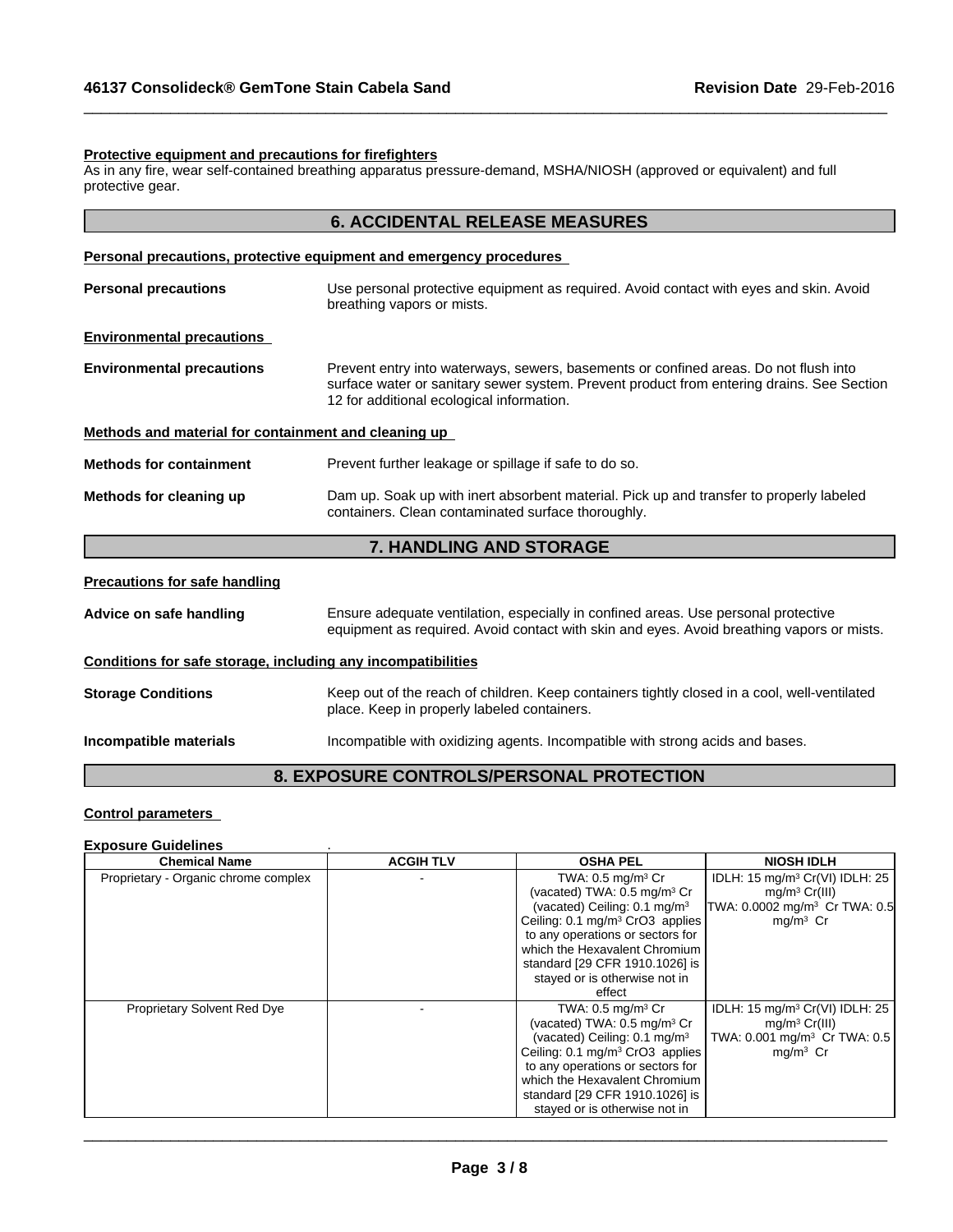|                                                                       |                                                                                                                                                                                                                                                                                                                                  | effect |  |  |  |
|-----------------------------------------------------------------------|----------------------------------------------------------------------------------------------------------------------------------------------------------------------------------------------------------------------------------------------------------------------------------------------------------------------------------|--------|--|--|--|
| NIOSH IDLH Immediately Dangerous to Life or Health                    |                                                                                                                                                                                                                                                                                                                                  |        |  |  |  |
| <b>Other Information</b>                                              | Vacated limits revoked by the Court of Appeals decision in AFL-CIO v. OSHA, 965 F.2d 962<br>(11th Cir., 1992).                                                                                                                                                                                                                   |        |  |  |  |
| <b>Appropriate engineering controls</b>                               |                                                                                                                                                                                                                                                                                                                                  |        |  |  |  |
| <b>Engineering Controls</b>                                           | None under normal use conditions.                                                                                                                                                                                                                                                                                                |        |  |  |  |
| Individual protection measures, such as personal protective equipment |                                                                                                                                                                                                                                                                                                                                  |        |  |  |  |
| <b>Eye/face protection</b>                                            | Wear safety glasses with side shields (or goggles).                                                                                                                                                                                                                                                                              |        |  |  |  |
| Skin and body protection                                              | Wear protective gloves and protective clothing.                                                                                                                                                                                                                                                                                  |        |  |  |  |
| <b>Respiratory protection</b>                                         | If exposure limits are exceeded or irritation is experienced, NIOSH/MSHA approved<br>respiratory protection should be worn. Positive-pressure supplied air respirators may be<br>required for high airborne contaminant concentrations. Respiratory protection must be<br>provided in accordance with current local regulations. |        |  |  |  |
| <b>General Hygiene Considerations</b>                                 | When using do not eat, drink or smoke. Wash contaminated clothing before reuse. Regular<br>cleaning of equipment, work area and clothing is recommended.                                                                                                                                                                         |        |  |  |  |

 $\_$  ,  $\_$  ,  $\_$  ,  $\_$  ,  $\_$  ,  $\_$  ,  $\_$  ,  $\_$  ,  $\_$  ,  $\_$  ,  $\_$  ,  $\_$  ,  $\_$  ,  $\_$  ,  $\_$  ,  $\_$  ,  $\_$  ,  $\_$  ,  $\_$  ,  $\_$  ,  $\_$  ,  $\_$  ,  $\_$  ,  $\_$  ,  $\_$  ,  $\_$  ,  $\_$  ,  $\_$  ,  $\_$  ,  $\_$  ,  $\_$  ,  $\_$  ,  $\_$  ,  $\_$  ,  $\_$  ,  $\_$  ,  $\_$  ,

# **9. PHYSICAL AND CHEMICAL PROPERTIES**

# **Information on basic physical and chemical properties**

| <b>Physical state</b>             | Liquid                   | Odor                  |                          |
|-----------------------------------|--------------------------|-----------------------|--------------------------|
| Appearance                        | light yellow             |                       | Slight                   |
| <b>Color</b>                      | No information available | <b>Odor threshold</b> | No information available |
| <b>Property</b>                   | Values                   | Remarks • Method      |                          |
| рH                                | Not Applicable           | Not Applicable        |                          |
| Melting point/freezing point      | 0 °C / 32 °F             |                       |                          |
|                                   |                          |                       |                          |
| Boiling point/boiling range       | No information available |                       |                          |
| <b>Flash point</b>                | > 100 °C / > 212 °F      | <b>ASTM D 3278</b>    |                          |
| <b>Evaporation rate</b>           | No information available |                       |                          |
| Flammability (solid, gas)         | No information available |                       |                          |
| <b>Flammability Limits in Air</b> |                          |                       |                          |
| <b>Upper flammability limits</b>  | No information available |                       |                          |
| Lower flammability limit          | No information available |                       |                          |
| Vapor pressure                    | No information available |                       |                          |
| Vapor density                     | No information available |                       |                          |
| <b>Specific Gravity</b>           | 0.997                    |                       |                          |
|                                   |                          |                       |                          |
| <b>Water solubility</b>           | Soluble in water         |                       |                          |
| Solubility in other solvents      | No information available |                       |                          |
| <b>Partition coefficient</b>      | No information available |                       |                          |
| <b>Autoignition temperature</b>   | No information available |                       |                          |
| <b>Decomposition temperature</b>  | No information available |                       |                          |
| <b>Kinematic viscosity</b>        | No information available |                       |                          |
| <b>Dynamic viscosity</b>          | No information available |                       |                          |
|                                   |                          |                       |                          |

# **10. STABILITY AND REACTIVITY**

**Reactivity**  No data available

**Chemical stability**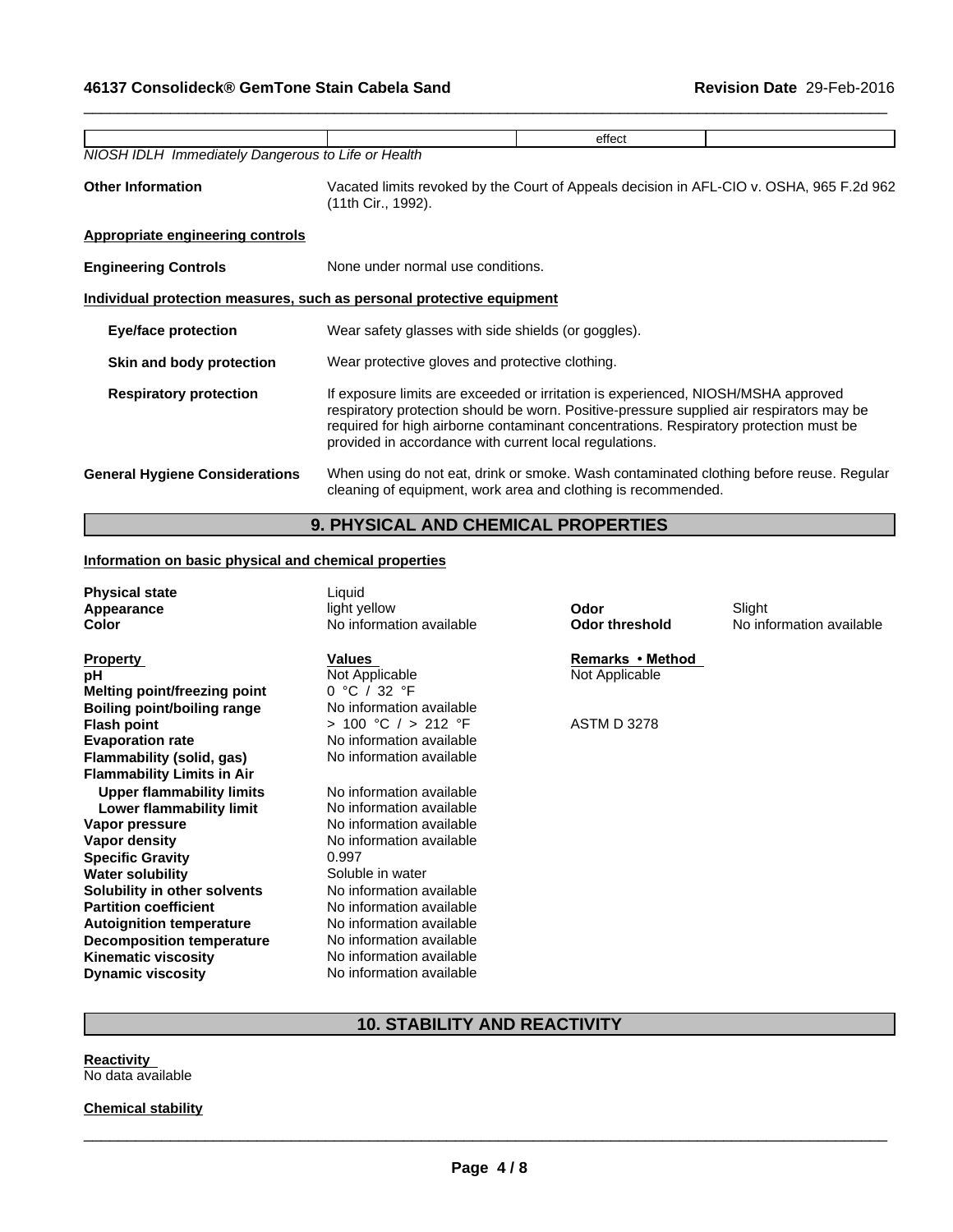| Stable under recommended storage conditions.                                  |
|-------------------------------------------------------------------------------|
| <b>Possibility of Hazardous Reactions</b>                                     |
| None under normal processing.                                                 |
| <b>Conditions to avoid</b>                                                    |
| Extremes of temperature and direct sunlight.                                  |
| Incompatible materials                                                        |
| Incompatible with oxidizing agents. Incompatible with strong acids and bases. |
| <b>Hazardous Decomposition Products</b>                                       |
| None known based on information supplied.                                     |
|                                                                               |

# **11. TOXICOLOGICAL INFORMATION**

 $\_$  ,  $\_$  ,  $\_$  ,  $\_$  ,  $\_$  ,  $\_$  ,  $\_$  ,  $\_$  ,  $\_$  ,  $\_$  ,  $\_$  ,  $\_$  ,  $\_$  ,  $\_$  ,  $\_$  ,  $\_$  ,  $\_$  ,  $\_$  ,  $\_$  ,  $\_$  ,  $\_$  ,  $\_$  ,  $\_$  ,  $\_$  ,  $\_$  ,  $\_$  ,  $\_$  ,  $\_$  ,  $\_$  ,  $\_$  ,  $\_$  ,  $\_$  ,  $\_$  ,  $\_$  ,  $\_$  ,  $\_$  ,  $\_$  ,

# **Information on likely routes of exposure**

| <b>Product Information</b> | Causes serious eye irritation May cause skin irritation |
|----------------------------|---------------------------------------------------------|
| <b>Inhalation</b>          | Avoid breathing vapors or mists.                        |
| Eye contact                | Avoid contact with eyes.                                |
| <b>Skin Contact</b>        | Avoid contact with skin.                                |
| Ingestion                  | Harmful if swallowed.                                   |

### **Component Information**

| <b>Chemical Name</b>                          | Oral LD50            | Dermal LD50                 | <b>Inhalation LC50</b> |
|-----------------------------------------------|----------------------|-----------------------------|------------------------|
| Diethylene glycol monobutyl ether<br>112-34-5 | $=$ 3384 mg/kg (Rat) | Rabbit)<br>$= 2700$ mg/kg ( |                        |
| Sodium dioctyl sulfosuccinate<br>577-11-7     | $= 1900$ mg/kg (Rat) | $= 10000$ mg/kg (Rabbit)    |                        |

#### **Information on toxicological effects**

**Symptoms** Causes serious eye irritation. May cause skin irritation.

### **Delayed and immediate effects as well as chronic effects from short and long-term exposure**

| <b>Sensitization</b><br>Germ cell mutagenicity<br>Carcinogenicity | No information available.<br>No information available.<br>This product does not contain any carcinogens or potential carcinogens as listed by OSHA,<br>IARC or NTP. |             |            |             |
|-------------------------------------------------------------------|---------------------------------------------------------------------------------------------------------------------------------------------------------------------|-------------|------------|-------------|
| <b>Chemical Name</b>                                              | <b>ACGIH</b>                                                                                                                                                        | <b>IARC</b> | <b>NTP</b> | <b>OSHA</b> |
| Proprietary - Organic<br>chrome complex                           |                                                                                                                                                                     | Group 3     |            |             |
| <b>Proprietary Solvent Red Dye</b>                                |                                                                                                                                                                     | Group 3     |            |             |
| Not classifiable as a human carcinogen                            | IARC (International Agency for Research on Cancer)                                                                                                                  |             |            |             |
| <b>Reproductive toxicity</b>                                      | No information available.                                                                                                                                           |             |            |             |
| <b>STOT - single exposure</b>                                     | No information available.                                                                                                                                           |             |            |             |
| <b>STOT - repeated exposure</b><br><b>Chronic toxicity</b>        | No information available.<br>Avoid repeated exposure. May cause adverse effects on the bone marrow and<br>blood-forming system. May cause adverse liver effects.    |             |            |             |

# **Target Organ Effects** blood, Eyes, kidney, liver, lungs, Respiratory system, Skin.<br>**Aspiration hazard** No information available. **No information available.**

# **Numerical measures of toxicity - Product Information**

| <b>Unknown Acute Toxicity</b> | 8.15% of the mixture consists of ingredient(s) of unknown toxicity            |
|-------------------------------|-------------------------------------------------------------------------------|
|                               | The following values are calculated based on chapter 3.1 of the GHS document. |
| ATEmix (oral)                 | 3607 mg/kg                                                                    |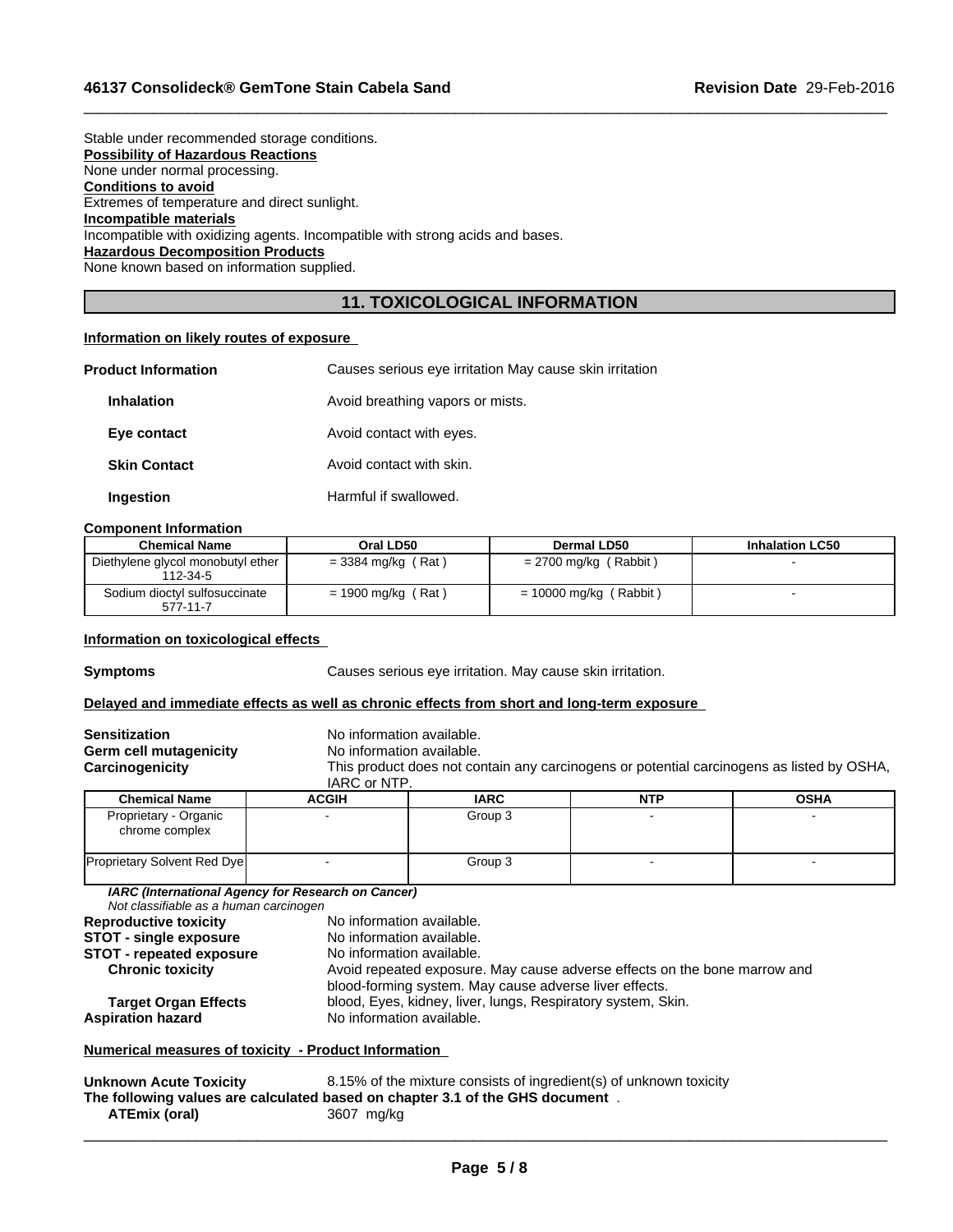**ATEmix (dermal)** 3139 mg/kg mg/l

# **12. ECOLOGICAL INFORMATION**

 $\_$  ,  $\_$  ,  $\_$  ,  $\_$  ,  $\_$  ,  $\_$  ,  $\_$  ,  $\_$  ,  $\_$  ,  $\_$  ,  $\_$  ,  $\_$  ,  $\_$  ,  $\_$  ,  $\_$  ,  $\_$  ,  $\_$  ,  $\_$  ,  $\_$  ,  $\_$  ,  $\_$  ,  $\_$  ,  $\_$  ,  $\_$  ,  $\_$  ,  $\_$  ,  $\_$  ,  $\_$  ,  $\_$  ,  $\_$  ,  $\_$  ,  $\_$  ,  $\_$  ,  $\_$  ,  $\_$  ,  $\_$  ,  $\_$  ,

# **Ecotoxicity**

| <b>Chemical Name</b>        | Algae/aquatic plants  | Fish                       | <b>Toxicity to</b> | <b>Crustacea</b>         |
|-----------------------------|-----------------------|----------------------------|--------------------|--------------------------|
|                             |                       |                            | microorganisms     |                          |
| Diethylene glycol monobutyl | 100: 96 h Desmodesmus | 1300: 96 h Lepomis         |                    | 2850: 24 h Daphnia magna |
| ether                       | subspicatus mg/L EC50 | macrochirus mg/L LC50      |                    | mg/L EC50 100: 48 h      |
| 112-34-5                    |                       | static                     |                    | Daphnia magna mg/L EC50  |
| Sodium dioctyl              |                       | 20 - 40: 96 h Oncorhynchus |                    | 36: 48 h Daphnia magna   |
| sulfosuccinate              |                       | mykiss mg/L LC50           |                    | mg/L EC50                |
| 577-11-7                    |                       | semi-static 24: 96 h       |                    |                          |
|                             |                       | Oncorhynchus mykiss mg/L   |                    |                          |
|                             |                       | LC50 static 37: 96 h       |                    |                          |
|                             |                       | Lepomis macrochirus mg/L   |                    |                          |
|                             |                       | LC50 static                |                    |                          |

# **Persistence and degradability**

#### No information available.

# **Bioaccumulation**

No information available.

| Other adverse effects         | No information available                                                                               |
|-------------------------------|--------------------------------------------------------------------------------------------------------|
|                               | <b>13. DISPOSAL CONSIDERATIONS</b>                                                                     |
| Waste treatment methods       |                                                                                                        |
| <b>Disposal of wastes</b>     | Disposal should be in accordance with applicable regional, national and local laws and<br>regulations. |
| <b>Contaminated packaging</b> | Do not reuse container.                                                                                |
| <b>US EPA Waste Number</b>    | D007                                                                                                   |

This product contains one or more substances that are listed with the State of California as a hazardous waste.

# **14. TRANSPORT INFORMATION**

**DOT** Not Regulated for all modes of transportation.

|                                                             | <b>15. REGULATORY INFORMATION</b> |
|-------------------------------------------------------------|-----------------------------------|
| International Inventories<br><b>TSCA</b><br><b>DSL/NDSL</b> | Complies<br>Complies              |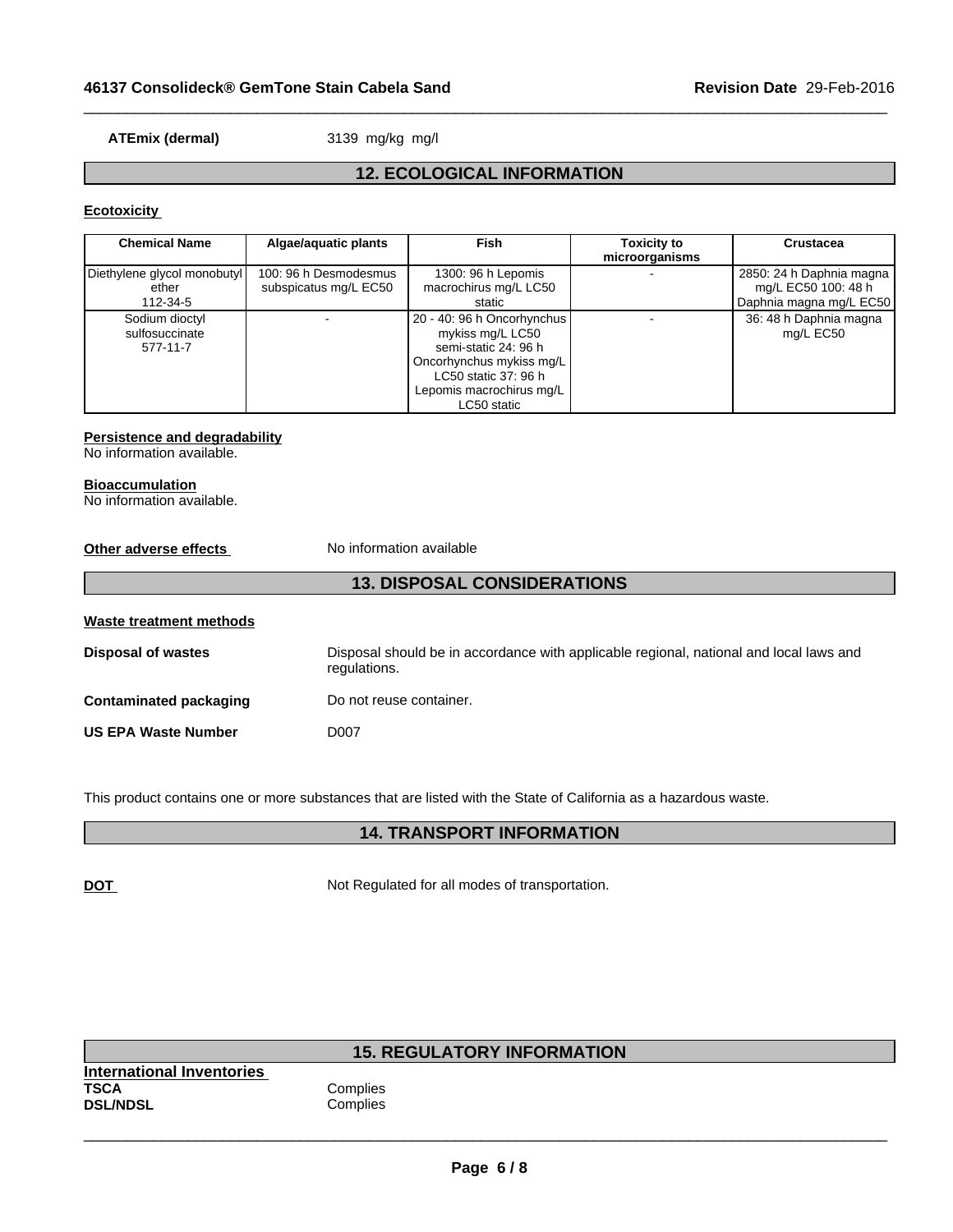# **Legend:**

*TSCA - United States Toxic Substances Control Act Section 8(b) Inventory DSL/NDSL - Canadian Domestic Substances List/Non-Domestic Substances List*

# **US Federal Regulations**

## **SARA 313**

Section 313 of Title III of the Superfund Amendments and Reauthorization Act of 1986 (SARA). This product contains a chemical or chemicals which are subject to the reporting requirements of the Act and Title 40 of the Code of Federal Regulations, Part 372

 $\_$  ,  $\_$  ,  $\_$  ,  $\_$  ,  $\_$  ,  $\_$  ,  $\_$  ,  $\_$  ,  $\_$  ,  $\_$  ,  $\_$  ,  $\_$  ,  $\_$  ,  $\_$  ,  $\_$  ,  $\_$  ,  $\_$  ,  $\_$  ,  $\_$  ,  $\_$  ,  $\_$  ,  $\_$  ,  $\_$  ,  $\_$  ,  $\_$  ,  $\_$  ,  $\_$  ,  $\_$  ,  $\_$  ,  $\_$  ,  $\_$  ,  $\_$  ,  $\_$  ,  $\_$  ,  $\_$  ,  $\_$  ,  $\_$  ,

| <b>Chemical Name</b>                   | <b>CAS No</b> | Weight-% | <b>SARA 313 - Threshold</b><br>Values % |
|----------------------------------------|---------------|----------|-----------------------------------------|
| Proprietary - Organic chrome complex - |               | - 5      | 1.0                                     |
| Proprietary Solvent Red Dye -          |               | - 5      | 1.0                                     |
| <b>SARA 311/312 Hazard Categories</b>  |               |          |                                         |
| Acute health hazard                    | Yes           |          |                                         |
| <b>Chronic Health Hazard</b>           | No            |          |                                         |
| <b>Fire hazard</b>                     | No            |          |                                         |
| Sudden release of pressure hazard      | No            |          |                                         |
| <b>Reactive Hazard</b>                 | No            |          |                                         |

#### **CWA (Clean Water Act)**

This product contains the following substances which are regulated pollutants pursuant to the Clean Water Act (40 CFR 122.21 and 40 CFR 122.42)

| <b>Chemical Name</b>                    | <b>CWA - Reportable</b><br>Quantities | <b>CWA - Toxic Pollutants</b> | <b>CWA - Priority Pollutants</b> | <b>CWA - Hazardous</b><br><b>Substances</b> |
|-----------------------------------------|---------------------------------------|-------------------------------|----------------------------------|---------------------------------------------|
| Proprietary - Organic<br>chrome complex |                                       |                               |                                  |                                             |
| <b>Proprietary Solvent Red Dye</b>      |                                       |                               |                                  |                                             |

# **CERCLA**

This material, as supplied, does not contain any substances regulated as hazardous substances under the Comprehensive Environmental Response Compensation and Liability Act (CERCLA) (40 CFR 302) or the Superfund Amendments and Reauthorization Act (SARA) (40 CFR 355). There may be specific reporting requirements at the local, regional, or state level pertaining to releases of this material

# **US State Regulations**

### **California Proposition 65**

This product does not contain any Proposition 65 chemicals

### **U.S. State Right-to-Know Regulations**

| <b>Chemical Name</b>                          | <b>New Jersey</b> | <b>Massachusetts</b> | Pennsylvania |
|-----------------------------------------------|-------------------|----------------------|--------------|
| Diethylene glycol monobutyl ether<br>112-34-5 | $\lambda$         |                      |              |
| Proprietary - Organic chrome<br>complex       |                   |                      |              |
| Proprietary Solvent Red Dye                   |                   |                      |              |
| Ethanol<br>64-17-5                            |                   |                      |              |

| Flammability<br>Instability 0<br><b>Health hazards 2</b><br><b>Properties -</b> |             |                         |              |                           |                              |
|---------------------------------------------------------------------------------|-------------|-------------------------|--------------|---------------------------|------------------------------|
|                                                                                 | <b>NFPA</b> |                         |              |                           | <b>Physical and Chemical</b> |
|                                                                                 | <b>HMIS</b> | <b>Health hazards 2</b> | Flammability | <b>Physical hazards 0</b> | <b>Personal protection X</b> |

**16. OTHER INFORMATION**